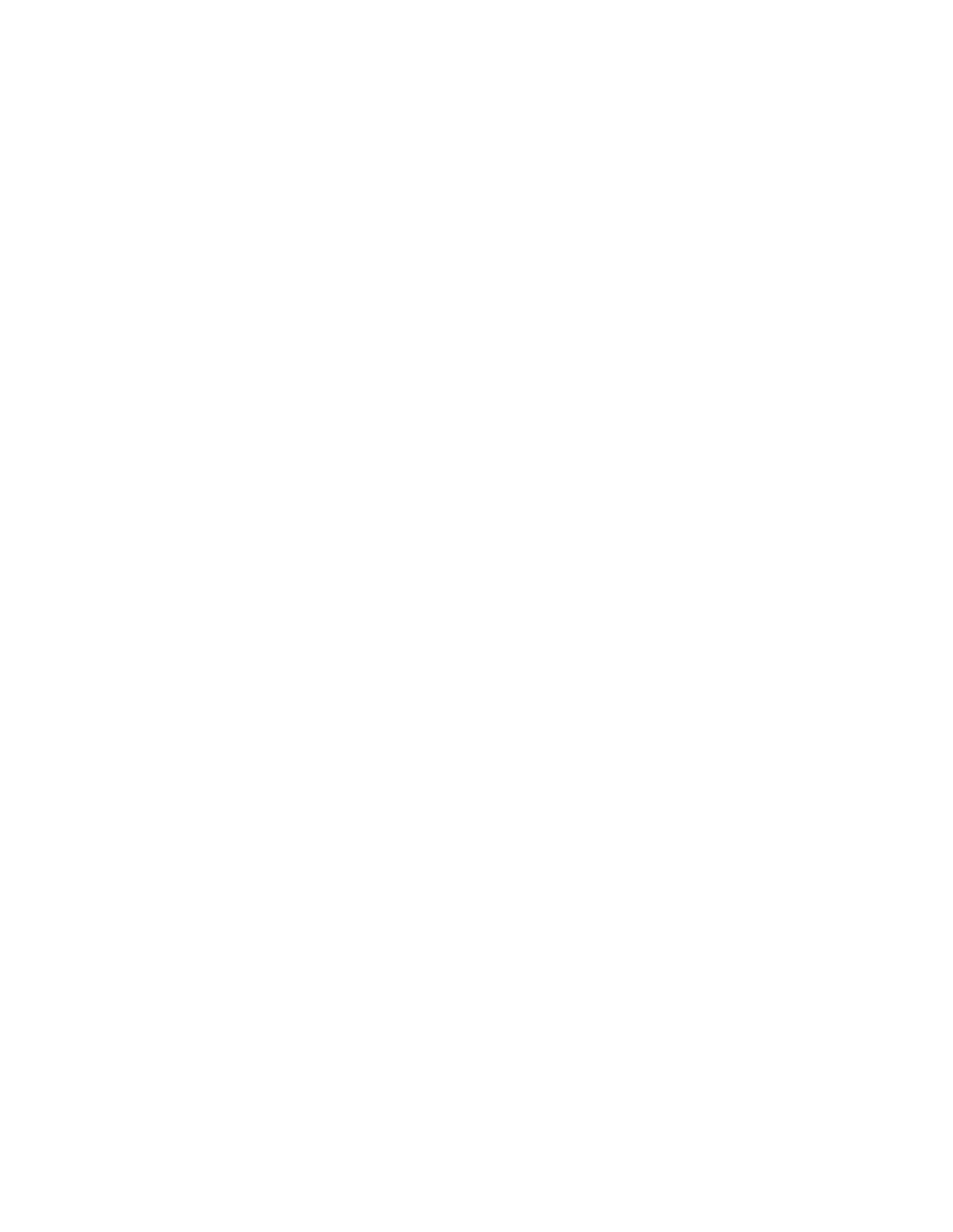#### **CONSENT CALENDAR**

#### **Concurrent Resolutions for Notice under Joint Rule 16**

The following joint concurrent resolutions have been introduced for approval by the Senate and House and will be adopted by the Senate unless a Senator requests floor consideration before the end of the session of the next legislative day. Requests for floor consideration should be communicated to the Secretary's Office.

#### **S.C.R. 25.**

By Senators Doyle, Cummings, and Pollina,

**S.C.R. 25.** Senate concurrent resolution congratulating the Central Vermont Humane Society on its 50th anniversary.

*Whereas*, the Five Freedoms of Animal Welfare are freedom 1) from hunger and thirst; 2) from discomfort; 3) from pain, injury, or disease; 4) to express normal behavior; and 5) from fear and distress, and

*Whereas*, using these five freedoms as its motivation, the Central Vermont Humane Society (CVHS) was established in 1964 with a mission "to protect and advocate for animals in need, and to build a humane community that promotes compassion and seeks to strengthen the human-animal bond," and

*Whereas*, this mission is achieved through a collaborative process "with other shelters, rescues, and community partners," and

*Whereas*, a core part of the organization's work is to prevent and address animal cruelty and neglect, and

*Whereas*, CVHS operates shelters for domestic dogs, cats, and other small animals, and

*Whereas*, other important CVHS roles are providing low-cost rabies vaccinations and microchip identification for animals and offering their human guardians instruction in animal care, and

*Whereas*, CVHS also directs its attention to younger animal lovers through its Humane Heroes kids club as well as a summer camp program, and

*Whereas*, volunteers and interns, who donate hundreds of hours of their time each year, are essential to the successful operation of CVHS, and

*Whereas*, in 2015, CVHS celebrated a half-century of performing good deeds on behalf of domestic pets and small animals in Vermont and campaigning against animal cruelty, *now therefore be it*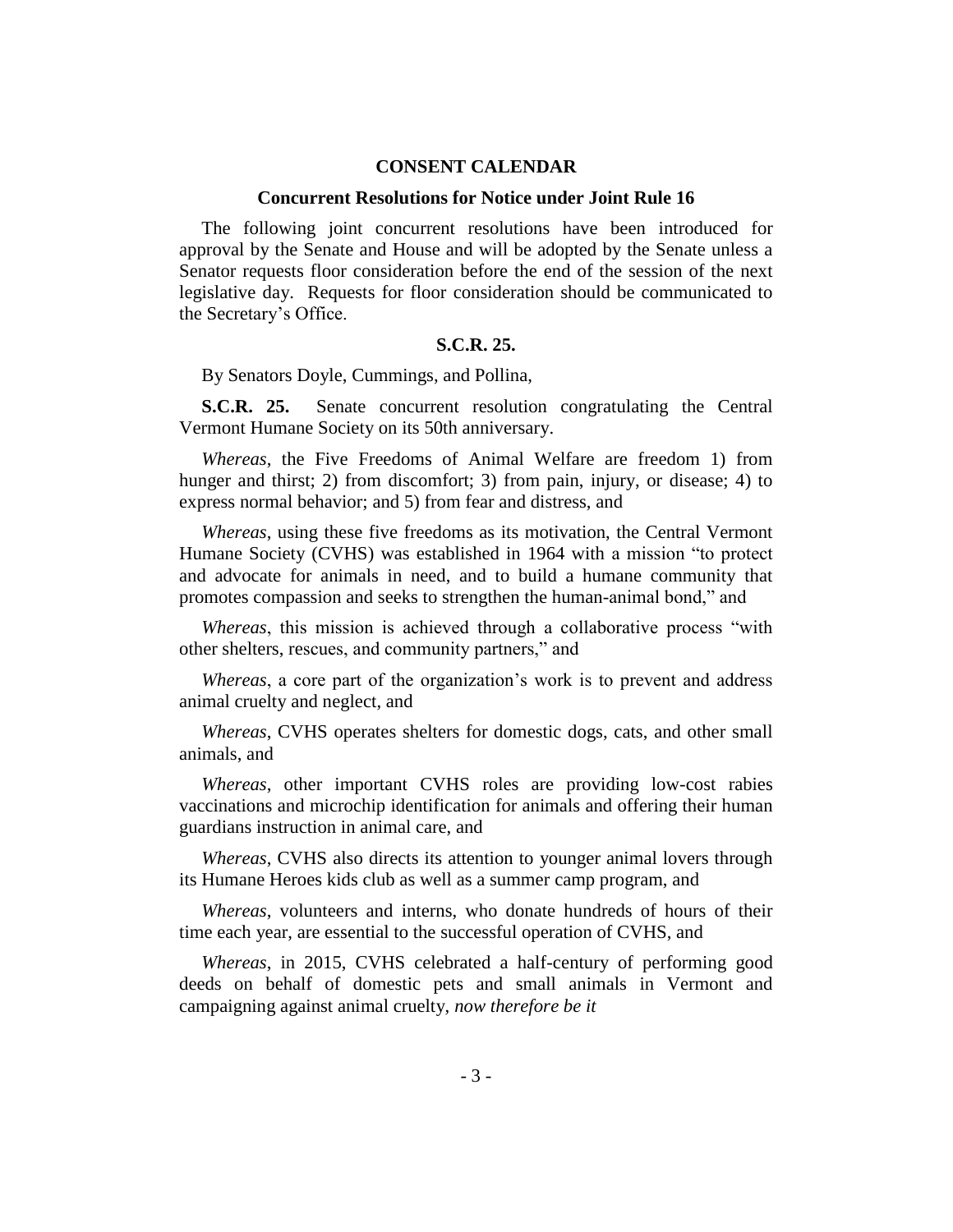#### *Resolved by the Senate and House of Representatives:*

That the General Assembly congratulates the Central Vermont Humane Society on its 50th anniversary, *and be it further*

*Resolved:* That the Secretary of State be directed to send a copy of this resolution to the Central Vermont Humane Society.

#### **S.C.R. 26.**

By Senator Collamore,

**S.C.R. 26.** Senate concurrent resolution congratulating the Green Mountain Foster Grandparent Program on its 50th anniversary.

*Whereas*, young children and persons 55 years of age or older can be mutually supportive, and

*Whereas*, on the same day in 1965, Sargent Shriver, the Director of the Office of Economy Opportunity, visited both children with intellectual disabilities and a senior citizens center, and

*Whereas*, he recognized the youngsters needed more attention, including being read to and involvement in playing games, than the staff at the children's center could offer, and the adults longed for an activity in which they could offer help and affection to others, and

*Whereas*, Sargent Shriver realized these two groups could form a creative partnership, and

*Whereas*, from this idea emerged the Foster Grandparent Program (FGP) that offers continuing intergenerational nurturing relationships, resulting in the participating children's emotional and social growth, increased self-confidence, and breaking of negative stereotypes of old people, and

*Whereas*, the senior volunteers, who are on limited incomes, gain tax-free stipends they spend in their local communities, and studies have documented that seniors' mental and physical health improves, and

*Wherea*s, in 1966, a year after the FGP was established, it was introduced in Vermont under the banner of the Green Mountain Foster Grandparent Program (GMFGP), and

*Whereas*, during the past half century, GMFGP has offered its senior volunteers in Addison, Bennington, and Rutland counties a wonderful opportunity to help children, as well as brighten and enhance the volunteers' own lives, and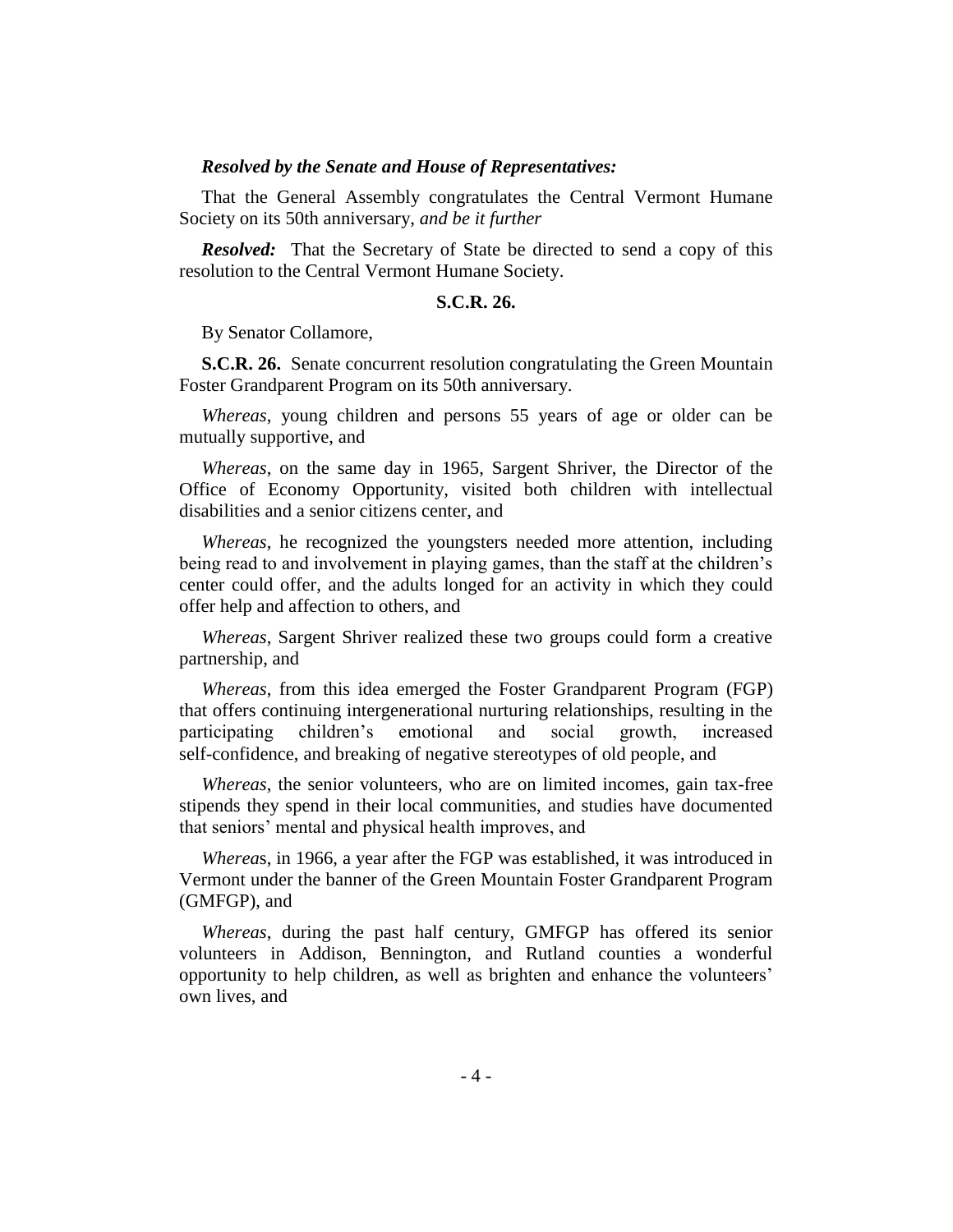*Whereas*, according to GMFGP's most recent annualized data, 69 senior volunteers served 848 children at 34 schools or nonprofit organizations for a total of 67,664 community service hours, and

*Whereas*, seniors and children in other Vermont counties beyond GMFGP's jurisdiction are also now participating successfully in the federal FGP, *now therefore be it* 

#### *Resolved by the Senate and House of Representatives:*

That the General Assembly congratulates the Green Mountain Foster Grandparent Program on its 50th anniversary, *and be it further*

*Resolved:* That the Secretary of State be directed to send a copy of this resolution to the Green Mountain Foster Grandparent Program in Rutland.

#### **S.C.R. 27.**

By Senators Kitchel and Benning,

By Representatives Toll of Danville, Beck of St. Johnsbury, Feltus of Lyndon, Lawrence of Lyndon, Martel of Waterford, and Willhoit of St. Johnsbury,

**S.C.R. 27.** Senate concurrent resolution honoring Dr. David Toll of St. Johnsbury for his exemplary dedication to the practice of pediatric medicine.

*Whereas*, David Toll's remarkable career as a St. Johnsbury-based pediatrician thrived for 64 years, and

*Whereas*, at 16 years of age, this Ohioan's high school principal informed David Toll that he was Harvard bound, and

*Whereas*, David Toll completed his medical school admission requirements at 18 years of age, but World War II military service intervened, and

*Whereas*, as hostilities were concluding, the U.S. military sent David Toll to medical school, and he earned his degree at Western Reserve (now Case Western Reserve) University in Cleveland, and

*Whereas*, upon completion of his pediatric training at Boston Children's Hospital, David Toll moved to St. Johnsbury, Vermont, and

*Whereas*, at the time of his arrival in 1951, David Toll was the sole board-certified pediatrician serving the Northeast Kingdom, and

*Whereas*, in his early years, David Toll traveled long distances to make house calls, and his practice always encompassed a large territory, and